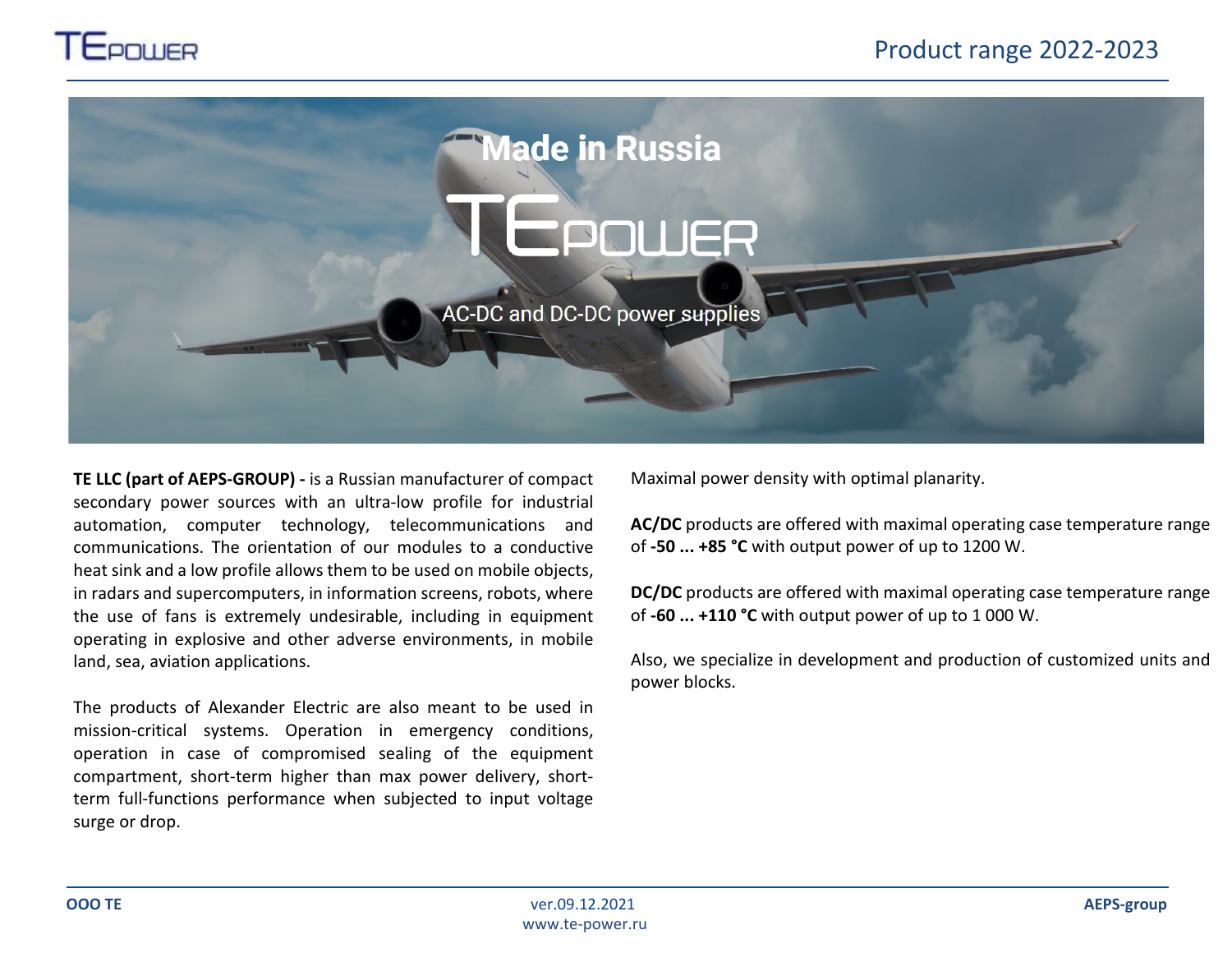## **Product range – made in Russia**

| AC/DC power supply units $( \leq 38$ mm; -50+85°C)                                   |                                               |  |  |  |  |  |  |  |  |  |  |  |
|--------------------------------------------------------------------------------------|-----------------------------------------------|--|--|--|--|--|--|--|--|--|--|--|
| Series name                                                                          | Case type<br>Product type<br><b>Max Power</b> |  |  |  |  |  |  |  |  |  |  |  |
| 1200 W $\overline{AC/DC}$ 1-phase<br><b>JETAs</b><br>Metal case, with mounting holes |                                               |  |  |  |  |  |  |  |  |  |  |  |

| Dual input AC-DC/DC power supply units with external components ( $\leq 16$ mm; -60+110°C) |  |                              |                                 |  |  |  |  |  |  |  |  |  |
|--------------------------------------------------------------------------------------------|--|------------------------------|---------------------------------|--|--|--|--|--|--|--|--|--|
| Case type<br><b>Max Power</b><br>Series name<br><b>Product type</b>                        |  |                              |                                 |  |  |  |  |  |  |  |  |  |
| <b>TESAV (TESH)</b>                                                                        |  | 1000 W $AC-DC/DC$ dual input | Metal case, with mounting holes |  |  |  |  |  |  |  |  |  |

|                                                                | DC/DC converters $(516 \text{ mm}; -60+110^{\circ}C)$ |             |                                   |  |  |  |  |  |  |  |  |  |  |
|----------------------------------------------------------------|-------------------------------------------------------|-------------|-----------------------------------|--|--|--|--|--|--|--|--|--|--|
| Series name<br>Case type<br>Product type<br><b>Max Power</b>   |                                                       |             |                                   |  |  |  |  |  |  |  |  |  |  |
| <b>TESDs</b>                                                   |                                                       | 100 W DC/DC | Metal case, with mounting flanges |  |  |  |  |  |  |  |  |  |  |
| 200 W DC/DC<br>Metal case, with mounting flages<br><b>TESD</b> |                                                       |             |                                   |  |  |  |  |  |  |  |  |  |  |

| Units of filtering and suppresion |                    |                                                                                                      |  |  |  |  |  |  |  |  |  |
|-----------------------------------|--------------------|------------------------------------------------------------------------------------------------------|--|--|--|--|--|--|--|--|--|
| Series name                       | <b>Max Current</b> | Product type                                                                                         |  |  |  |  |  |  |  |  |  |
| <u>JETAF</u>                      |                    | 20 A $\overline{AC}/AC$ units of filtering and suppression of short-time voltage surges for AC mains |  |  |  |  |  |  |  |  |  |
| <b>JETDF</b>                      |                    | 20 A $\overline{DC/DC}$ units of filtering and suppression of short-time voltage surges for DC mains |  |  |  |  |  |  |  |  |  |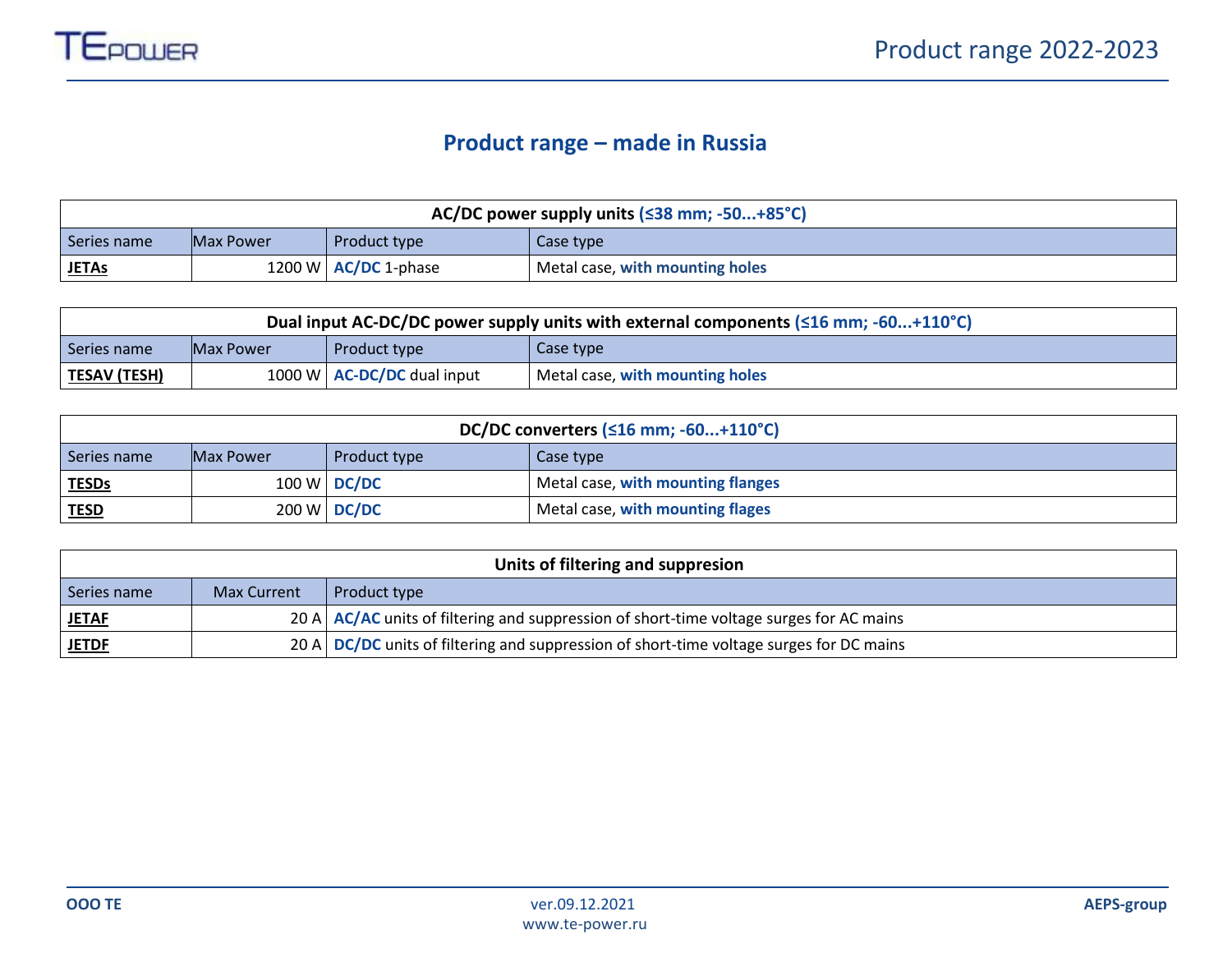

## Product range 2022-2023

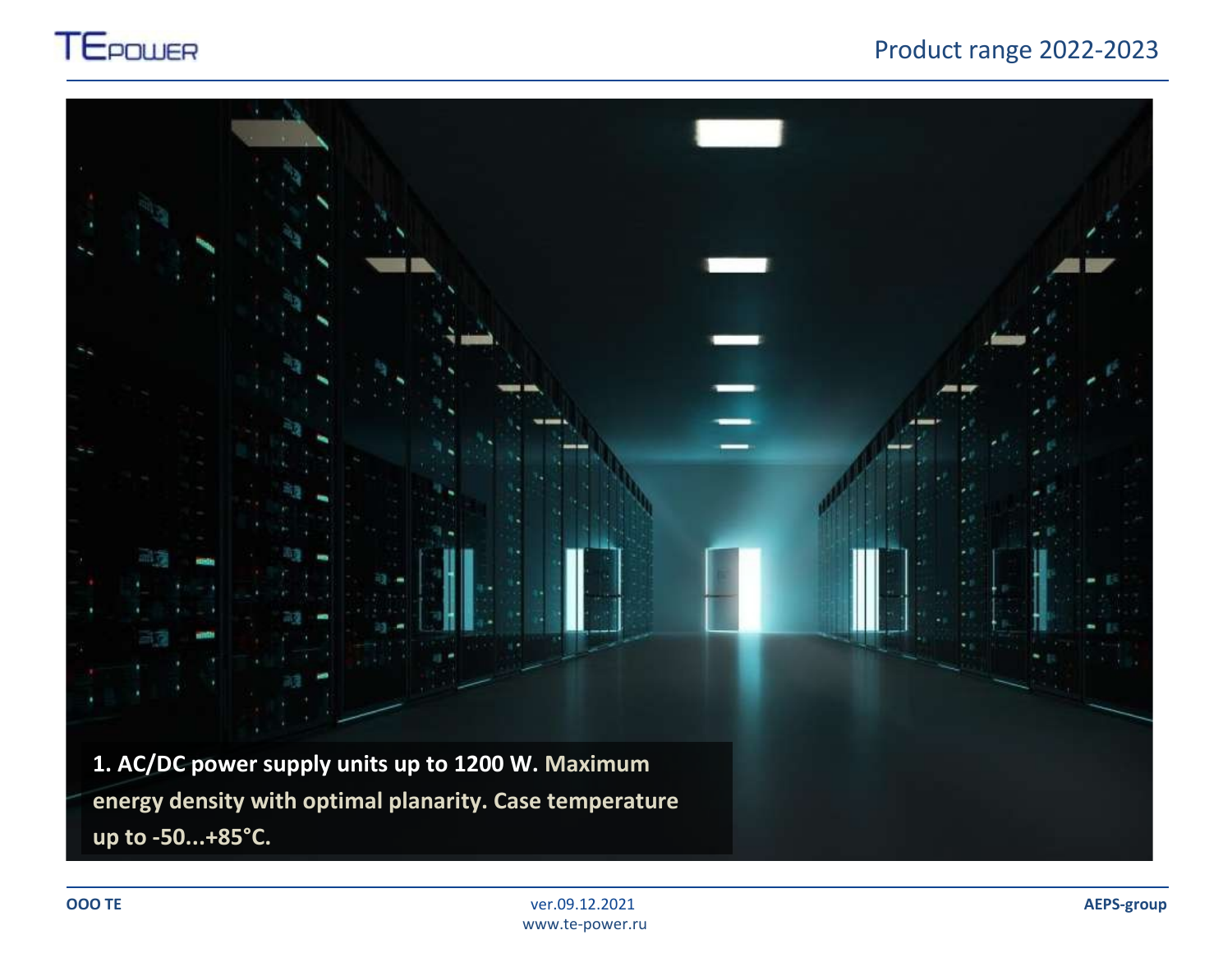

**JETAs Series** – **AC/DC** single-phase converters in **low-profile** milled metal housings with high energy density and efficiency up to 95%. The case temperature is up to **-50 ... +85 °C.** This series replaces the modules of the previous generations TESA40-TESA1000, JETA60-JETA1200 with the preservation of overall and connecting dimensions.

|                         |                  |                                                         |                                     |                              |                                |                                          |                  |                                                                               |                                                                  |                                                                    |                                                  |                                                            |                  |                    |                   |                                    |                                                          | <b>EMC</b> standard                    |                              |
|-------------------------|------------------|---------------------------------------------------------|-------------------------------------|------------------------------|--------------------------------|------------------------------------------|------------------|-------------------------------------------------------------------------------|------------------------------------------------------------------|--------------------------------------------------------------------|--------------------------------------------------|------------------------------------------------------------|------------------|--------------------|-------------------|------------------------------------|----------------------------------------------------------|----------------------------------------|------------------------------|
| Maximal output power, W | Unit type        | Case variant<br>Dimensions,<br>$\widetilde{\mathsf{m}}$ | Possible output power on request, W | ⋖<br>Maximal output current, | ><br>Possible output voltages, | Power density, <b>W/inch<sup>3</sup></b> | Power Factor (-) | outputs<br>galvanic<br>outputs, with<br>$\mathfrak{b}$<br>isolation<br>Number | ζ.<br>$80 - 138$<br>$-115$<br>transient ~150 V<br>range<br>Input | ゔ<br>$-242$<br>(176)<br>~230<br>transient ~264 V<br>range<br>Input | +85°C<br>-50<br>temperature<br>case<br>Operating | ¥<br>$\tilde{\tilde{\lambda}}$<br>Insulation input-output, | ON/OFF<br>Remote | trimming<br>Output | External feedback | Good»<br>output «Power<br>Isolated | $\bf{m}$<br>Class<br>22)<br>318.<br>(GOST P51<br>EN55022 | ⋖<br>(GOST P51318.22) Class<br>EN55022 | $\mathbbm{S}$<br>MIL-STD-461 |
| 60                      | JETAs60          | A1<br>101x51x19                                         | 30, 40, 60                          | 12                           |                                | 10 <sub>1</sub>                          | 0.67             | 1,2                                                                           | $\pmb{\times}$                                                   |                                                                    | $\bullet$                                        | $~^{\sim}$ 3                                               |                  |                    |                   |                                    | $\bullet$                                                |                                        | $\bullet$                    |
| 120                     | JETAs120         | A2<br>111x61x21                                         | 80, 100, 120                        | 24                           | $5 - 60$                       | 14                                       | 0.67             | 1,2                                                                           | $\pmb{\times}$                                                   |                                                                    | $\bullet$                                        | $~\sim$ 3                                                  |                  |                    |                   |                                    | $\bullet$                                                |                                        | $\bullet$                    |
| 300                     | JETAs300         | A3<br>134x84x27,5                                       | 150, 250, 300                       | 30                           |                                | 16                                       | 0.96             | 1,2                                                                           | $\boldsymbol{\mathsf{x}}$                                        |                                                                    | $\bullet$                                        | $~\sim$ 3                                                  | $\bullet$        | $\bullet$          |                   |                                    | JETAF5                                                   | $\bullet$                              | $\bullet$                    |
| 700                     | JETAs700         | A4<br>175x93x29                                         | 500, 600, 700                       | 50                           | 12-60                          | 25                                       | 0.96             | 1,2                                                                           | $\boldsymbol{\mathsf{x}}$                                        |                                                                    | $\bullet$                                        | $~\sim$ 3                                                  | $\bullet$        | $\bullet$          | $\bullet$         | $\boldsymbol{\mathsf{x}}$          | JETAF10                                                  | $\bullet$                              | $\bullet$                    |
| 1200                    | <b>JETAs1200</b> | A5<br>211x117x38                                        | 1000, 1200                          | 60                           | 15-60                          | 21                                       | 0.96             | $\mathbf{1}$                                                                  | $\boldsymbol{\mathsf{x}}$                                        |                                                                    | $\bullet$                                        | $~^{\sim}3$                                                |                  | ٠                  |                   | $\pmb{\times}$                     | JETAF10                                                  | $\bullet$                              | $\bullet$                    |

Notes: •-available, ×-on request, blue shade marks standard input voltage range.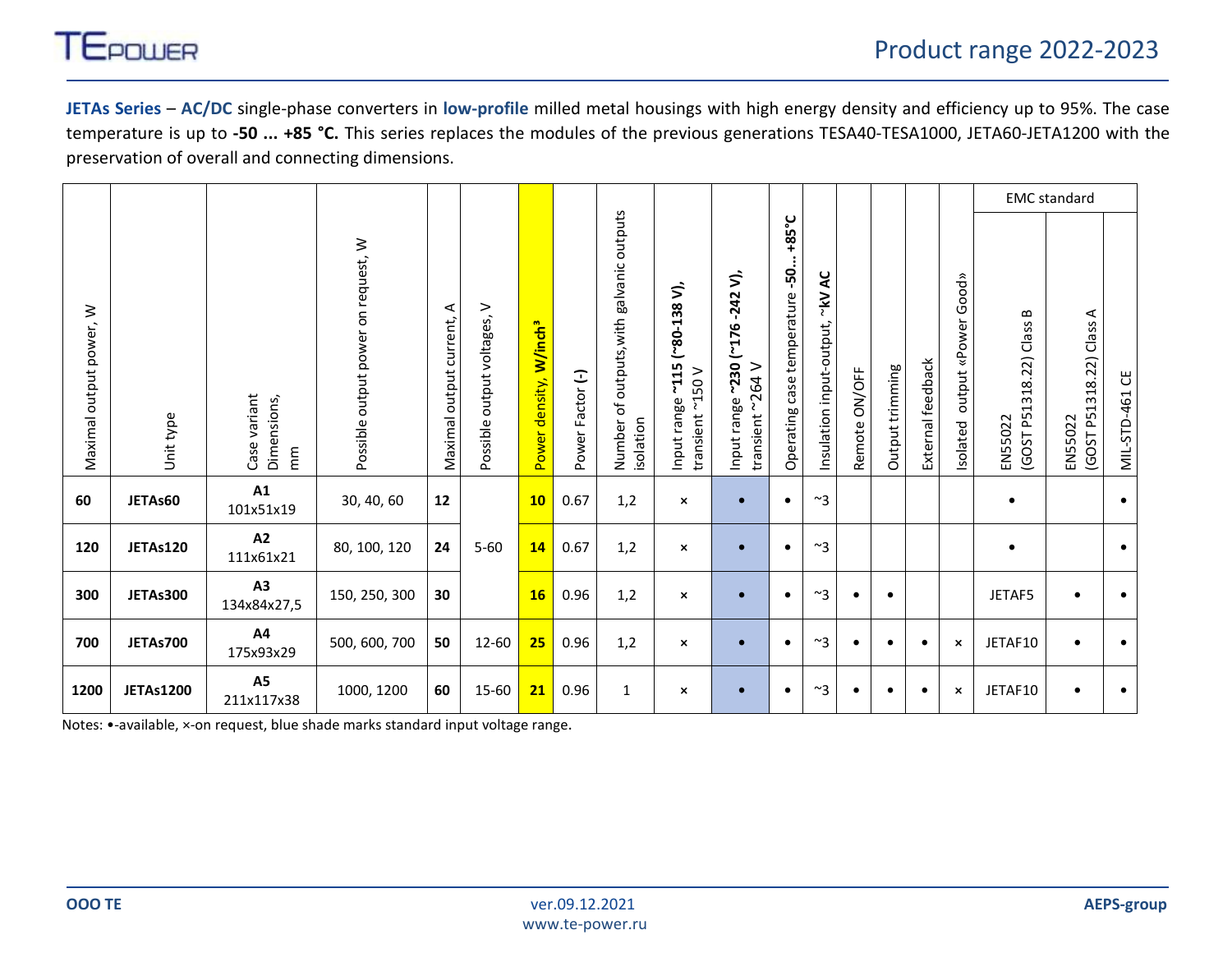

## Product range 2022-2023

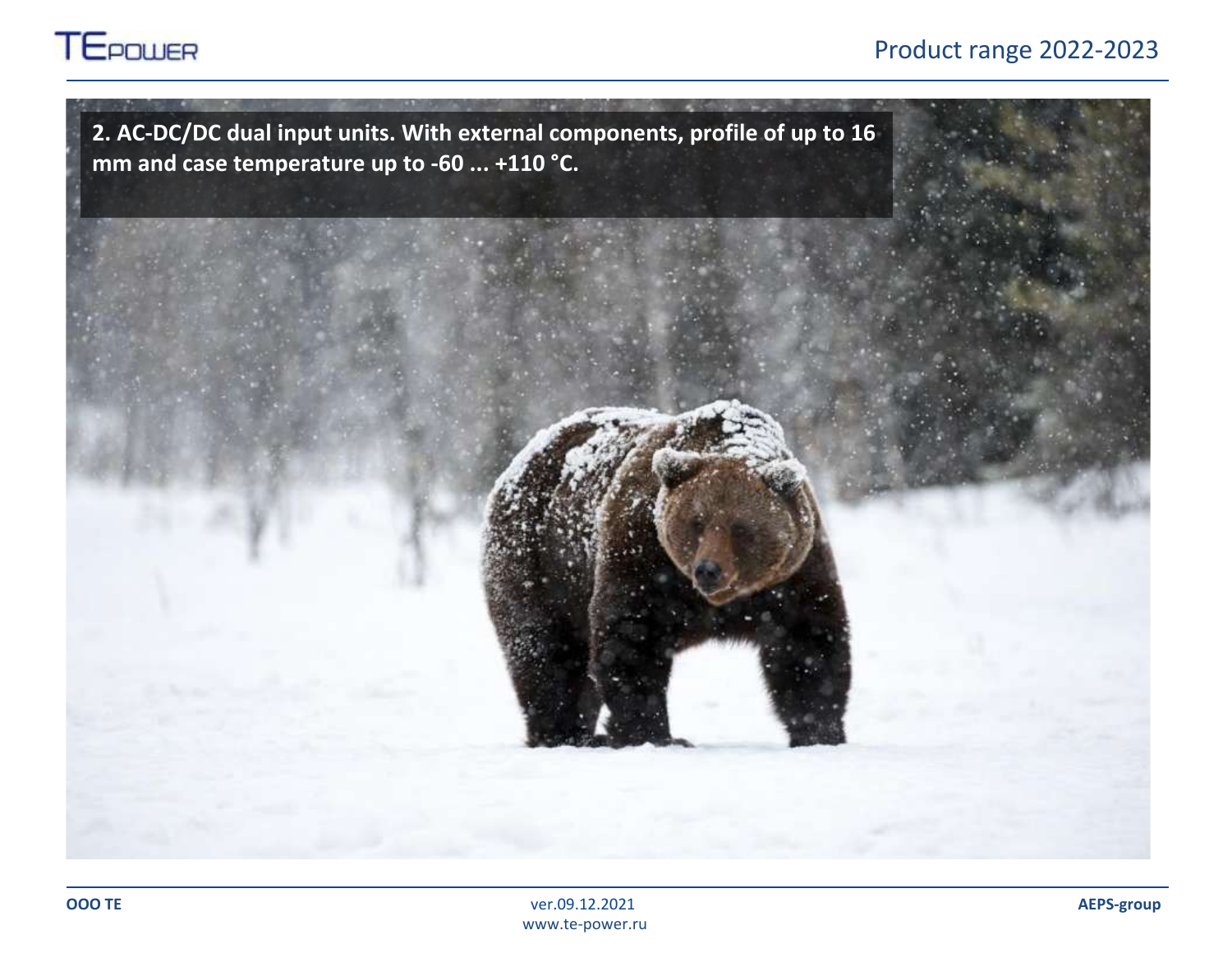

**TESAV (TESH) Series** – **dual-input** low-profile **AC-DC/DC** converters to be used additional external components and operated at AC and/or DC input voltage ranges, in metal cases with mounting flanges. Case temperature range up to **-60 … +110 °С.** DC voltage can be fed directly to +IN,-IN inputs, bypassing internal bridge rectifier. **TESH series contain single input** to be used with high voltage DC input range.

|                            |                     |                                   |                                        |                                 |                                |                                    |                                                       |                                                                                                      | for TESAV                                                               |                                                | for TESH                                     |                                               |                                                     |                                    |               |                 |                   |                    |               |                                                                                    |
|----------------------------|---------------------|-----------------------------------|----------------------------------------|---------------------------------|--------------------------------|------------------------------------|-------------------------------------------------------|------------------------------------------------------------------------------------------------------|-------------------------------------------------------------------------|------------------------------------------------|----------------------------------------------|-----------------------------------------------|-----------------------------------------------------|------------------------------------|---------------|-----------------|-------------------|--------------------|---------------|------------------------------------------------------------------------------------|
| ₹<br>Maximal output power, | Unit type           | Dimensions, mm<br>variant<br>Case | ₹<br>Possible output power on request, | ⋖<br>current,<br>Maximal output | ><br>Possible output voltages, | Power density, W/inch <sup>3</sup> | With galvanic outputs isolation<br>Number of outputs, | $=$ 113-196 V),<br>$-210V$<br>и/или<br>and/or<br>$"115"$ $"80-138"$<br>$Y$ 057<br>transient<br>Input | $= 140 - 370$ V),<br>Input ~230 (~176-264 V and/or<br>Without transient | Input =110 (=66-160 $V$ ),<br>transient =170 V | $\mathbf{z}$<br>$= 230 (-175 - 372$<br>Input | Input =150W (=110-375 V),<br>transient =450 V | $-60+110$ °C<br>range<br>Operating case temperature | $\leq$<br>Insulation input-output, | Remote ON/OFF | Output trimming | External feedback | Parallel operation | Output "DIAG" | <b>EMC Standard</b><br>EN55022<br>(GOST P 51318.22)<br>Class A/B,<br>MIL-STD-461CE |
| 100                        | <b>TESAV(H)100</b>  | F5:73x53x13                       | 50, 100                                | 20                              | $5 - 60$                       | 32                                 | 1,2                                                   | $\bullet$                                                                                            | $\bullet$                                                               | $\bullet$                                      | $\bullet$                                    | $\bullet$                                     | $\bullet$                                           | 1.5                                | $\bullet$     | $\bullet$       |                   |                    |               | <b>External filter</b>                                                             |
| 200                        | <b>TESAV(H)200</b>  | F6:95x68x13                       | 150, 200                               | 30                              | 12-60                          | 39                                 | 1                                                     | $\bullet$                                                                                            | $\bullet$                                                               | $\bullet$                                      | $\bullet$                                    | $\bullet$                                     | $\bullet$                                           | 1.5                                | $\bullet$     | $\bullet$       | $\bullet$         | $\bullet$          |               | <b>External filter</b>                                                             |
| 500                        | <b>TESAV(H)500</b>  | F7:110x84x15                      | 300, 500                               | 42                              | 12-60                          | 59                                 | $\mathbf{1}$                                          | $\bullet$                                                                                            | $\bullet$                                                               | $\bullet$                                      | $\bullet$                                    | $\bullet$                                     | $\bullet$                                           | 1.5                                | $\bullet$     | $\bullet$       | $\bullet$         | $\bullet$          |               | <b>External filter</b>                                                             |
| 1000                       | <b>TESAV(H)1000</b> | F8:168x110x16                     | 700, 1000                              | 42                              | 24-60                          | 55                                 | 1                                                     | $\bullet$                                                                                            | $\bullet$                                                               | $\bullet$                                      | $\bullet$                                    | $\bullet$                                     | $\bullet$                                           | $1.5\,$                            | $\bullet$     | $\bullet$       | $\bullet$         |                    | $\bullet$     | <b>External filter</b>                                                             |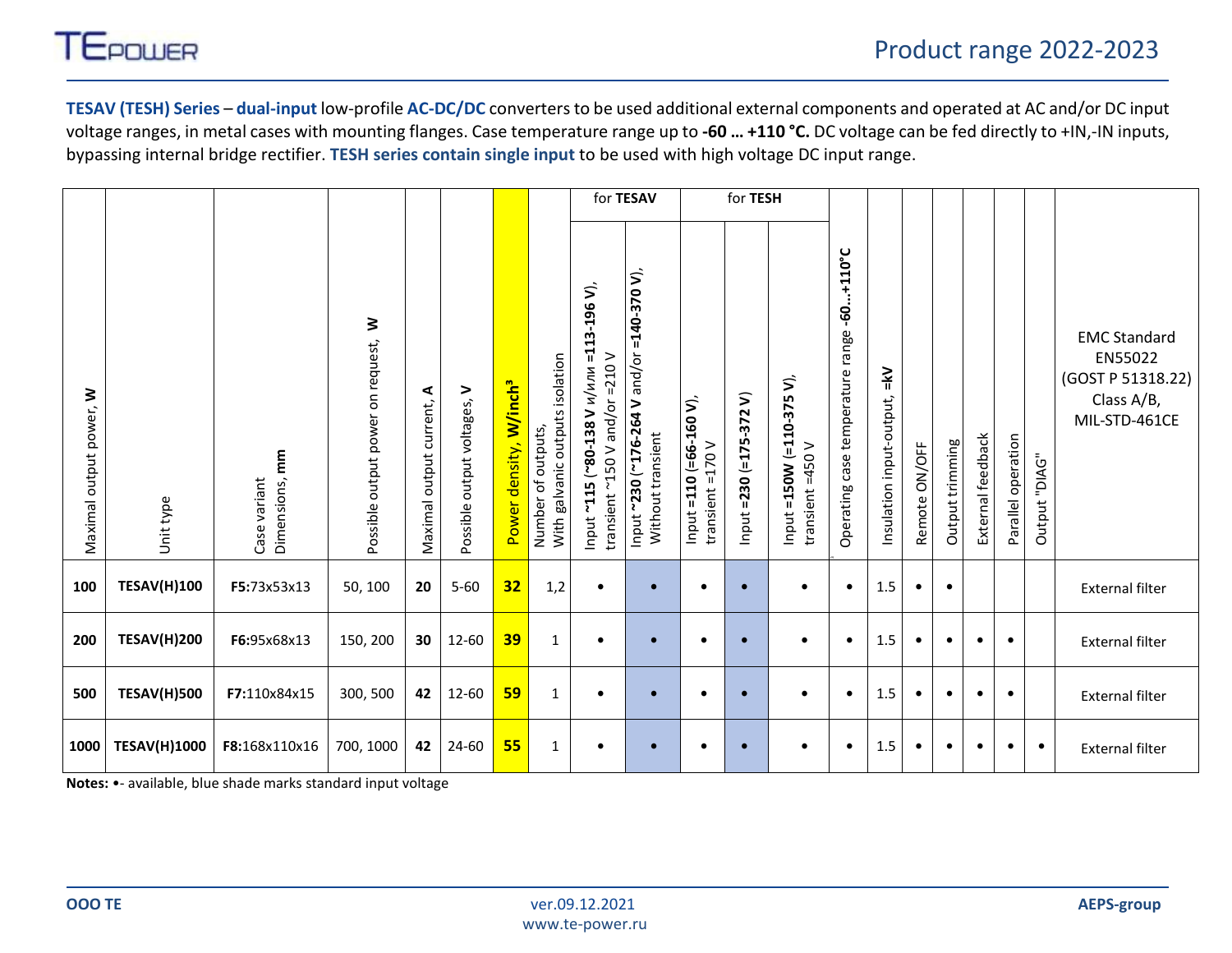

## Product range 2022-2023

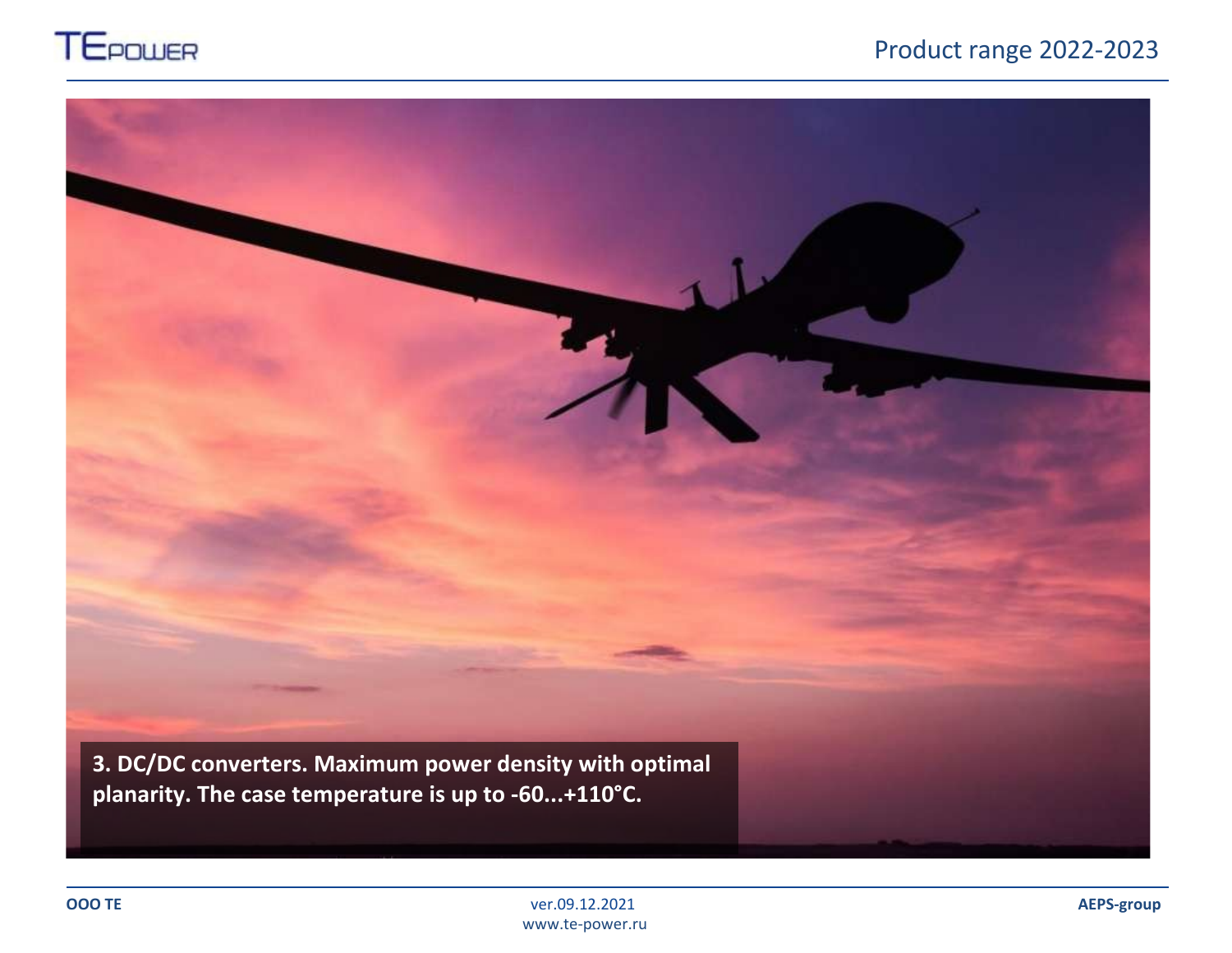

**TESD Series** - DC/DC converters in reinforced metal housings with mounting heat-removing flanges to maintain serial production of equipment. The case temperature is up to **-60...+110°C**. The developed surface of the housing with flanges and high efficiency allow minimizing the size of heat sinks.

|                         |                |                                                |                                     |                              |                             |                                    |                                                             |                                              |                                                            |                                                             |                                                     |                             |                  |                 |                   |                    | <b>EMC Standard</b>                             |                       |
|-------------------------|----------------|------------------------------------------------|-------------------------------------|------------------------------|-----------------------------|------------------------------------|-------------------------------------------------------------|----------------------------------------------|------------------------------------------------------------|-------------------------------------------------------------|-----------------------------------------------------|-----------------------------|------------------|-----------------|-------------------|--------------------|-------------------------------------------------|-----------------------|
| Maximal output power, W | Unit type      | Dimensions without flanges, mm<br>Case variant | Possible output power on request, W | ⋖<br>Maximal output current, | Possible output voltages, V | Power density, W/inch <sup>3</sup> | outputs<br>outputs, with galvanic<br>Number of<br>isolation | ⋗<br>transient 80<br>50 V),<br>Input 28W (16 | 36 V), transient 80 V<br>$\blacksquare$<br>Input 12W (10,2 | V), transient 80 V<br>54<br>$\blacksquare$<br>Input 24W (18 | $-60+110^{\circ}C$<br>case temperature<br>Operating | Insulation input-output, kV | ON/OFF<br>Remote | Output trimming | External feedback | Parallel operation | To inprove EMC profile<br>Additional filtration | <b>MIL-STD-461 CE</b> |
| 10                      | TESD10         | F1:30x20x10                                    | 5, 10                               | $\overline{2}$               |                             | 27                                 | 1,2                                                         | $\bullet$                                    | $\bullet$                                                  | $\bullet$                                                   | $\bullet$                                           | $=1.5$                      | $\bullet$        | $\bullet$       |                   |                    | JETDF2.5                                        | $\bullet$             |
| 15                      | TESD15         | F2:40x30x11                                    | 10, 15                              | 3                            |                             | <b>18</b>                          | 1,2                                                         | $\bullet$                                    | $\bullet$                                                  | $\bullet$                                                   | $\bullet$                                           | $=1.5$                      | $\bullet$        | $\bullet$       |                   |                    | JETDF5                                          | $\bullet$             |
| 30                      | TESD30         | F3:48x33x11                                    | 20, 30                              | 6                            | $3.3 - 48$                  | 28                                 | 1,2                                                         | $\bullet$                                    | $\bullet$                                                  | $\bullet$                                                   | $\bullet$                                           | $=1.5$                      | $\bullet$        | $\bullet$       |                   |                    | JETDF10                                         | $\bullet$             |
| 60                      | TESD60         | F4:58x40x11                                    | 40,60                               | 12                           |                             | 38                                 | 1                                                           | $\bullet$                                    | $\bullet$                                                  | $\bullet$                                                   | $\bullet$                                           | $=1.5$                      | $\bullet$        | $\bullet$       |                   |                    | JETDF20                                         | $\bullet$             |
| 100                     | <b>TESD100</b> | F5:73x53x13                                    | 80, 100                             | 20                           | $5 - 48$                    | 32 <sub>2</sub>                    | 1                                                           | $\bullet$                                    | $\bullet$                                                  |                                                             | $\bullet$                                           | $=1.5$                      | $\bullet$        | $\bullet$       | $\bullet$         |                    | JETDF20                                         | $\bullet$             |
| 200                     | <b>TESD200</b> | F6:95x68x13                                    | 150, 200                            | 40                           | 12-48                       | 39                                 | 1                                                           | $\bullet$                                    | $\bullet$                                                  |                                                             | $\bullet$                                           | $=1.5$                      | $\bullet$        |                 |                   | ٠                  | <b>External filter</b>                          | $\bullet$             |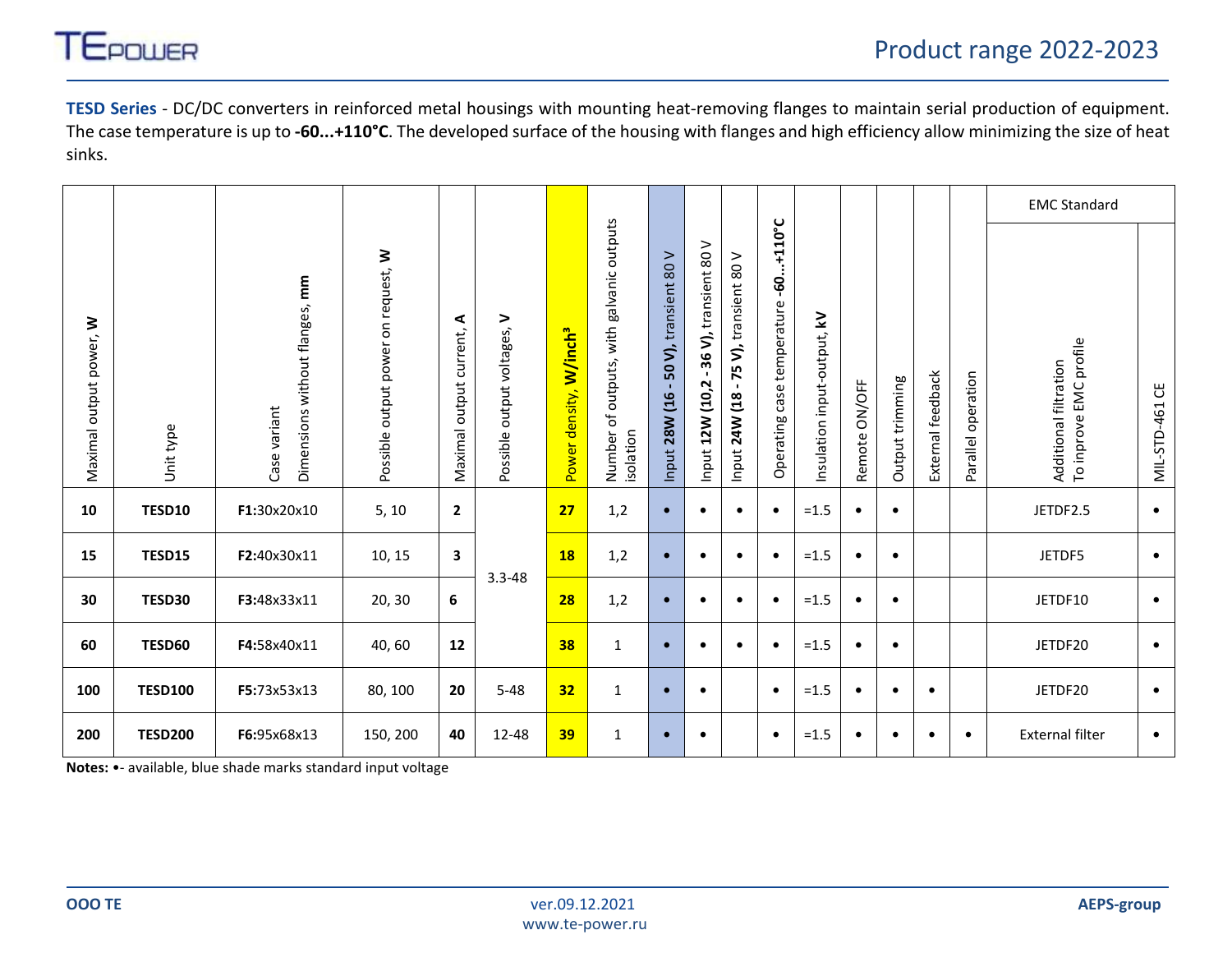

**TESDs Series** – DC/DC converters with ultra-wide DC electrical network **48W (9...80 V)** in reinforced metal housings with mounting heat-removing flanges. The case temperature is up to **-60 ... +110°C**. The developed surface of the housing with flanges and high efficiency allow minimizing the size of heat sinks.

|                                   |                 |                                                |                                        |                                 |                                   |                                    |                                                                   |                                                            |                                                |                                                                                        |                                                   |                                  |                  |                 |                   |                       | <b>EMC Standard</b>                             |                  |
|-----------------------------------|-----------------|------------------------------------------------|----------------------------------------|---------------------------------|-----------------------------------|------------------------------------|-------------------------------------------------------------------|------------------------------------------------------------|------------------------------------------------|----------------------------------------------------------------------------------------|---------------------------------------------------|----------------------------------|------------------|-----------------|-------------------|-----------------------|-------------------------------------------------|------------------|
| ₹<br>power,<br>outpour<br>Maximal | Unit type       | Dimensions without flanges, mm<br>Case variant | on request, W<br>Possible output power | ⋖<br>current,<br>Maximal output | ><br>output voltages,<br>Possible | Power density, W/inch <sup>3</sup> | outputs<br>galvanic<br>with<br>of outputs,<br>Number<br>isolation | 100V<br>transient<br>80 V),<br>$\overline{e}$<br>Input 48W | ><br>transient 80<br>36 V),<br>Input 12W (10,2 | transient 80 V<br>$\overline{\mathbf{z}}$<br>ம<br>Ñ<br>$\blacksquare$<br>Input 24W (18 | $-60+110^{\circ}$ C<br>Operating case temperature | ₹<br>input-output,<br>Insulation | ON/OFF<br>Remote | Output trimming | External feedback | operation<br>Parallel | Additional filtration<br>To inprove EMC profile | უ<br>MIL-STD-461 |
| 15                                | TESDs15         | F1:30x20x10                                    | 10, 15                                 | 3                               |                                   | 41                                 | 1                                                                 | $\bullet$                                                  | $\bullet$                                      | $\bullet$                                                                              |                                                   | $=1.5$                           | $\bullet$        | $\bullet$       |                   |                       | JETDF2.5                                        | $\bullet$        |
| 25                                | TESDs25         | F2:40x30x11                                    | 15, 25                                 | 5                               |                                   | 31                                 | $\mathbf{1}$                                                      | $\bullet$                                                  | $\bullet$                                      | $\bullet$                                                                              |                                                   | $=1.5$                           | ٠                | $\bullet$       |                   |                       | JETDF5                                          | $\bullet$        |
| 50                                | TESDs50         | F3:48x33x11                                    | 40,50                                  | 10                              | $3.3 - 48$                        | 47                                 | 1                                                                 | $\bullet$                                                  | $\bullet$                                      | $\bullet$                                                                              |                                                   | $=1.5$                           | ٠                | ٠               |                   |                       | JETDF10                                         | $\bullet$        |
| 100                               | <b>TESDs100</b> | F4:58x40x11                                    | 80,100                                 | 20                              |                                   | 64                                 | 1                                                                 | $\bullet$                                                  | ٠                                              | $\bullet$                                                                              |                                                   | $=1.5$                           | $\bullet$        |                 |                   |                       | JETDF20                                         | $\bullet$        |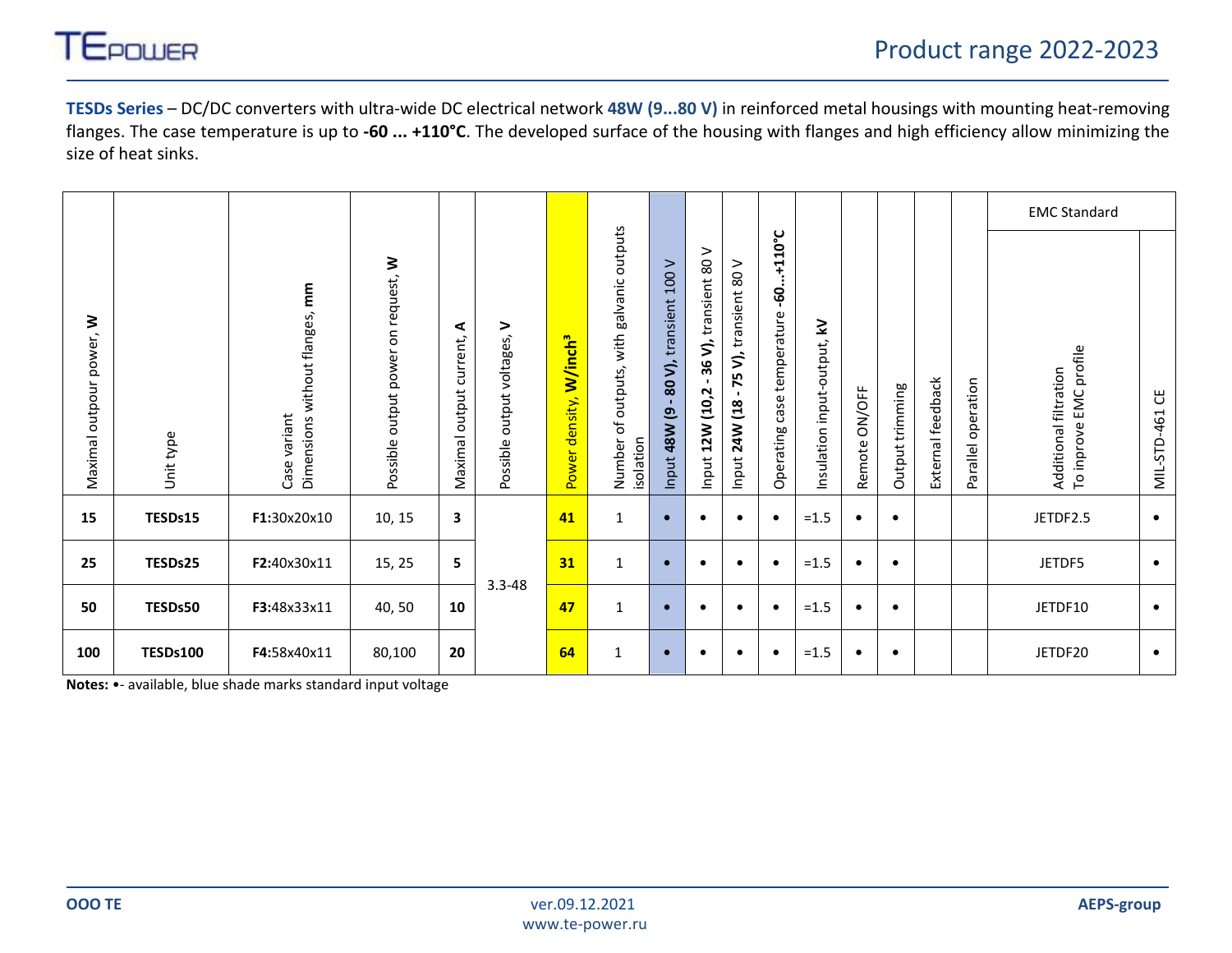

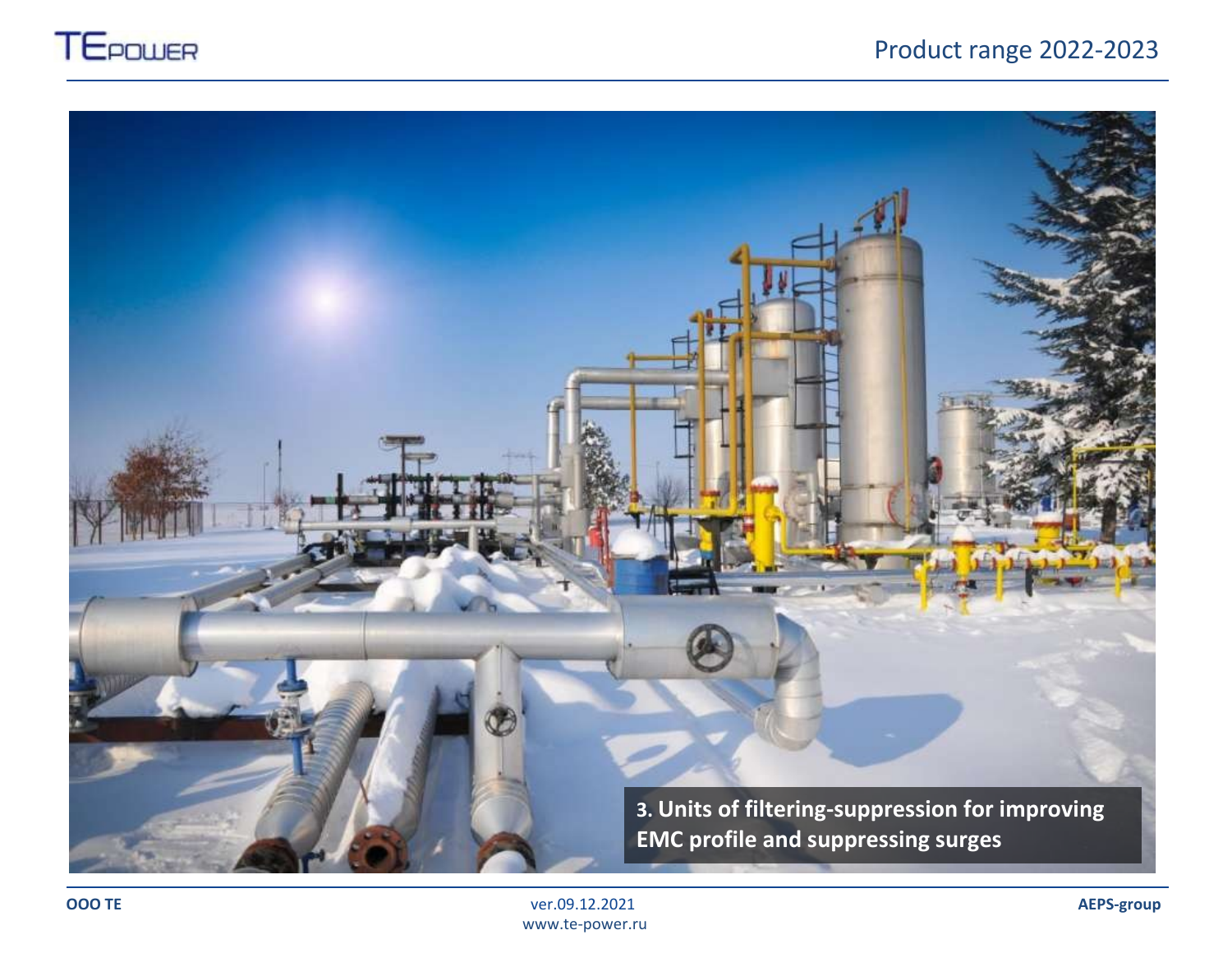

**JETAF Series**- AC/AC modules of short-term emission amplitude limiter filters for AC networks in metal cases,

JETAF1 - in aluminum case F4 with mounting flanges.

This series replaces the limiter filters of previous generations: TEFA1 - TEFA20.

| Nominal current, A | Filter type        | Dimensions without flanges, mm | 138V)<br>$\blacksquare$<br>80<br>$-115$<br>Input <sup>-</sup> | 264V)<br>$\blacksquare$<br>$-230(182)$<br>Input | $-264V$<br>Input ~230W (100 | phase<br>$\boldsymbol{\mathsf{m}}$<br>456V)<br>$\blacksquare$<br>Input ~400 (304 | -110°C<br>$\vdots$<br>Operating case temperature -60 | Insulation from case to<br>input/output, ~kV | Insrtion loss |
|--------------------|--------------------|--------------------------------|---------------------------------------------------------------|-------------------------------------------------|-----------------------------|----------------------------------------------------------------------------------|------------------------------------------------------|----------------------------------------------|---------------|
| $\mathbf{1}$       | <b>JETAF1</b>      | F4:58x40x10                    | $\bullet$                                                     | $\bullet$                                       | $\bullet$                   |                                                                                  | $\bullet$                                            | $^{\sim}$ 1,5                                | 20-55 dB      |
| 5                  | <b>JETAF5</b>      | A1:101x51x20                   | $\bullet$                                                     | $\bullet$                                       | $\bullet$                   |                                                                                  | $\bullet$                                            | $^{\sim}$ 1,5                                | 20-55 dB      |
| 10                 | JETAF10            | A2:111x61x24                   | $\bullet$                                                     | $\bullet$                                       | $\bullet$                   |                                                                                  | $\bullet$                                            | $^{\thicksim}1,5$                            | 20-55 dB      |
| 20                 | JETAF20            | A3:134x84x28                   | $\bullet$                                                     | $\bullet$                                       | $\bullet$                   |                                                                                  | $\bullet$                                            | $^{\thicksim}1,5$                            | 20-55 dB      |
| 15                 | <b>JETAF15-380</b> | A3:134x84x28                   |                                                               |                                                 |                             | $\bullet$                                                                        | $\bullet$                                            | $^{\thicksim}1,5$                            | 20-55 dB      |